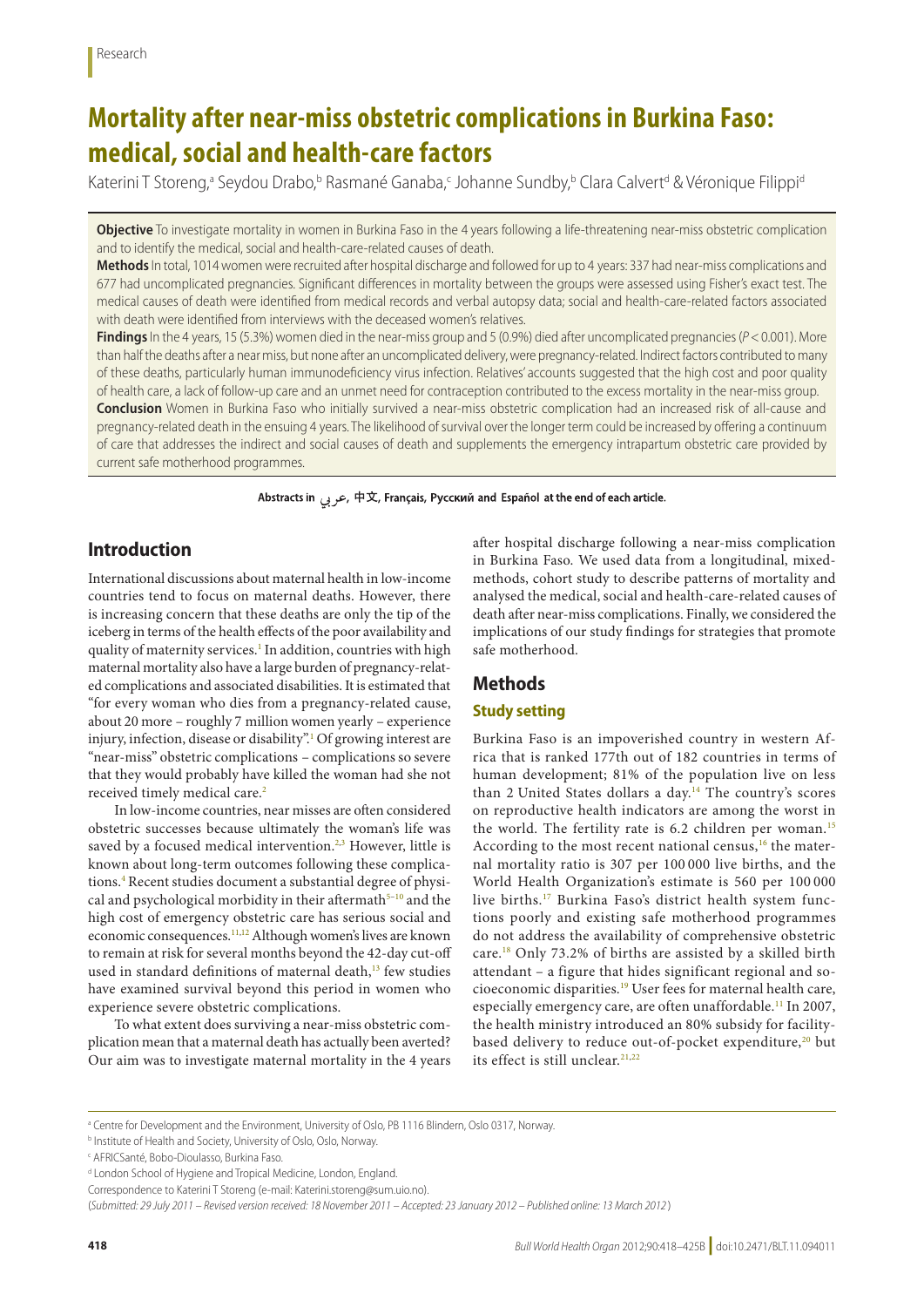## **Data collection**

We followed a cohort of 1014 women for 4 years after they were discharged from seven hospitals across Burkina Faso between November 2004 and March 2005. Women were recruited at hospital discharge to avoid exposure misclassification[.23](#page-7-18) Of the 1014 women in the cohort, 337 had experienced a near-miss obstetric complication: the pregnancy ended in a live birth in 199 cases, in a perinatal death in 74 and in a miscarriage, ectopic pregnancy or abortion in 64. For each woman who had a near miss, we recruited an average of two unmatched controls from the seven hospitals. Usually the next two women to have an uncomplicated live delivery, as confirmed by medical notes, were selected, though some hospitals recruited more controls than others. The total number of controls was 677.

Trained lay interviewers made six follow-up visits: on day three after discharge, at 3 months, 6 months and 12 months, and in the third and fourth years after the end of the pregnancy. We investigated whether any woman not found for the interview had moved away or died. Interviews explored women's health, reproductive history, socioeconomic status, experience of health care, and health-care costs. Medical information was extracted from routine hospital records at discharge and from reports of medical examinations conducted 6 and 12 months later. In parallel, anthropologists carried out a detailed follow-up of a subsample of 82 women: 64 had near misses and 18 had uncomplicated deliveries. Findings from the first year of follow-up have been reported elsewhere. 8,[11](#page-7-6)[,12](#page-7-7)

We used the verbal autopsy method to make detailed enquiries about any woman who died. This approach determines the cause of death by asking lay respondents about the signs exhibited and the symptoms experienced by the deceased and is used when data from routine information systems are incomplete.[24](#page-7-20) Generally, respondents were the woman's husband, relatives who had participated closely in the woman's care and, when possible, health workers. A physician conducted verbal autopsies at the end of the first year, and the anthropologist conducted interviews at the end of follow-up. Additionally, an open-ended in-depth interview or social autopsy<sup>[25](#page-7-21),26</sup> was carried out to identify any social or health-care-related factors that could have contributed to the death.

The proportion of women who survived at each follow-up visit was calculated for women who experienced near misses and for those who had uncomplicated deliveries. We used Fisher's exact test to determine whether the post-discharge mortality rate differed significantly between the two groups. We compared the marital status, age and parity at baseline of women who survived and who died within 4 years of follow-up in both the group of women who had uncomplicated deliveries and in the group that had near misses. We used the chi squared test to assess the association between baseline characteristics and death.

The most likely medical cause of death was assigned independently and agreed on by two clinical researchers on the basis of data from the verbal autopsy combined with additional information from medical records and reports of medical examinations ([Table](#page-8-0) 1, available at: [http://www.who.int/bulletin/](http://www.who.int/bulletin/volumes/90/6/11-094011) [volumes/90/6/11-094011](http://www.who.int/bulletin/volumes/90/6/11-094011)). Comorbid conditions that may have contributed to the death were taken into account. In addition, we analysed records of the in-depth interviews thematically to derive non-medical causes of death.[27](#page-7-23) This analysis was guided by our knowledge of the social circumstances of women in Burkina Faso and the health systems they use, gained over the course of the study.<sup>[11](#page-7-6),12</sup> Moreover, two of the deceased women belonged to the anthropologists' subsample and had participated in several interviews before their deaths.

## **Ethical approval**

The study was approved by the ethics committees of the London School of Hygiene and Tropical Medicine, United Kingdom of Great Britain and Northern Ireland, and the Ministry of Health of Burkina Faso. Study participants gave their free and informed consent.

#### **Results**

## **Mortality**

[Fig.](#page-2-0) 1 shows the number of participants included at each stage of the study. Of the 1014 women recruited, 695 attended the final interview at the end of the 4-year follow-up and 20 had died. Post-discharge mortality was significantly higher among women who had a near-miss obstetric complication than among controls who had uncomplicated deliveries ( $P < 0.001$ ).

[Fig.](#page-2-1) 2 shows the proportion of women who survived at each follow-up visit. Six (1.9%) women in the near-miss group died within 1 year, and none died in the control group. The corresponding figures at the end of the 4-year follow-up period were 15 (5.3%) and 5 (0.9%) in the two groups, respectively.

No significant difference was found in age  $(P=0.47)$  or parity at baseline  $(P=0.42)$ between women in the near-miss group who died and those who survived and completed follow-up. However, women who died were more likely to be single at baseline (*P*=0.001; [Table](#page-3-0) 2). We could draw no such comparisons in the control group because of the small number of deaths.

## **Medical causes of death**

Verbal autopsy data were available for 18 of the 20 deaths [\(Table](#page-8-0) 1). The relatives of the remaining two women could not be located.

In the near-miss group, 9 of the 15 deaths (60%) were pregnancy-related, compared with none in the control group ([Table](#page-8-0) 1). Moreover, six of these nine pregnancy-related deaths occurred within 1 year of the near-miss obstetric complication or the end of the pregnancy. The most likely medical causes of these six deaths were: organ failure following septic abortion in one woman with a human immunodeficiency virus (HIV) infection; tuberculosis related to HIV infection in one woman with puerperal sepsis; anaemia with possible sepsis or immunity problems in one woman; probable anaemia in one; infection in one; and hypertension (i.e. eclampsia) in one. The remaining three pregnancyrelated deaths in the near-miss group occurred within 42 days of a subsequent pregnancy: one was due to hypertension, one to septic abortion and one to haemorrhage following caesarean section suture complications. At least three of the nine women who died from a pregnancyrelated cause were HIV-positive. The causes of the remaining six deaths in the near-miss group were: HIV infection in one, hypertension in one, possible infection related to tuberculosis in one, a suspected traffic accident in one and unknown due to insufficient data in two.

Of the five deaths in the control group, one was caused by malaria and three by acquired immunodeficiency syndrome (AIDS); the cause of one death remained undetermined due to insufficient data. The contribution of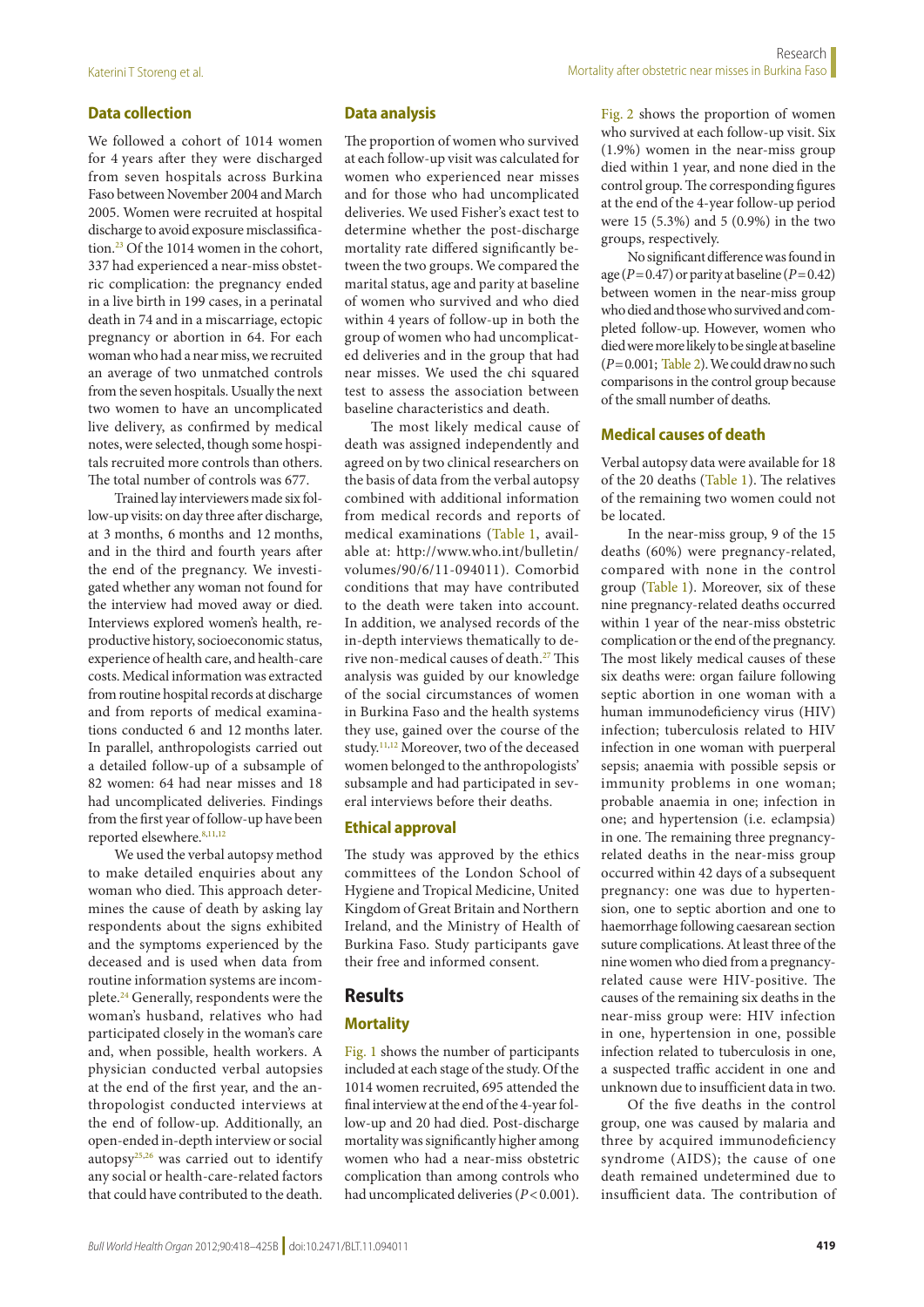<span id="page-2-0"></span>

<sup>a</sup> Some women missed one interview but attended a later one, so were not counted as being lost to follow-up.

## <span id="page-2-1"></span>Fig. 2. **Maternal survival after the end of pregnancy, by pregnancy outcome, Burkina Faso, 2004–2009**



<sup>a</sup> A near-miss complication is a severe obstetric complication that would probably kill the woman without timely medical care.

HIV infection and tuberculosis to deaths in the two groups is notable.

By the end of follow-up, three of the seven babies born to women who had a near-miss complication and who subsequently died had also died. One of the babies died a few days before his mother, at the age of 28 days. This baby was probably born with intrauterine growth retardation. The other two died after their mothers: one from malnutrition at 5 months and one from an unknown cause at 15 months. No deaths occurred among the five babies born to women in the control group who subsequently died. These babies were older at the time of their mothers' deaths and therefore less vulnerable.

## **Health-care-related and social causes of deaths**

Relatives of the women who died within a year of a near-miss complication believed the women had been discharged prematurely. Correspondingly,17% of these women had not fully recovered when discharged, according to medi-cal records.<sup>[8](#page-7-19)</sup> Some left hospital because they could no longer afford to pay for care or to remain absent from their regular activities. Inadequate follow-up of unresolved health problems may have compounded the burden of premature discharge, as in the case of a 25-year-old woman who died of sepsis 7 months after an unsafe abortion [\(Box](#page-3-1) 1). As a whole, respondents noted that poor links between different parts of the health-care system (e.g. between a district hospital and a national hospital) delayed or prevented access to care.

Similarly, relatives of the three women in the near-miss group who died of pregnancy-related causes after a subsequent pregnancy identified a range of health-care-related contributing factors. None of these women received specific follow-up during antenatal care despite having had a near-miss complication in a recent pregnancy. The reason may be that in Burkina Faso no midwife and certainly no specialist normally participates in antenatal care, which is often delivered in a ritualistic way without addressing chronic ailments or risk factors. An unmet need for contraception, which is costly and poorly available, contributed to one of the maternal deaths because it led to an unwanted pregnancy. According to this woman's husband, the new pregnancy exacerbated the hypertension that resulted in the near miss less than 2 years earlier [\(Box](#page-4-0) 2). Both relatives and health-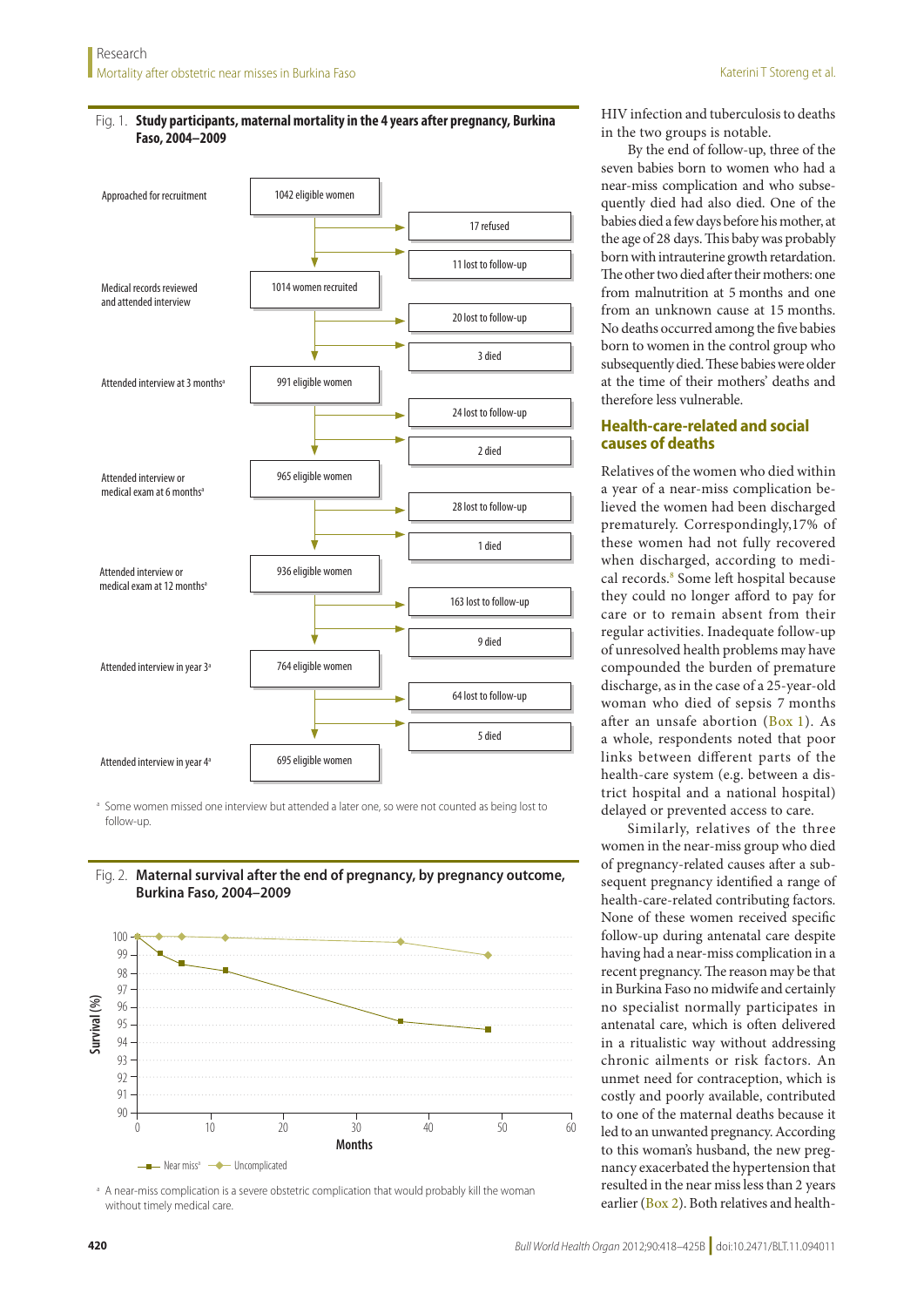## <span id="page-3-0"></span>Table 2. **Maternal mortality in the four years after pregnancy, by pregnancy outcome, age, parity and marital status, Burkina Faso, 2004–2009**

| <b>Characteristic</b>           |                                               |           |                                        |                                |           |                                                |                | <b>Pregnancy outcome</b> |                                  |                |                                        |     |                                                |                |
|---------------------------------|-----------------------------------------------|-----------|----------------------------------------|--------------------------------|-----------|------------------------------------------------|----------------|--------------------------|----------------------------------|----------------|----------------------------------------|-----|------------------------------------------------|----------------|
|                                 |                                               |           |                                        | <b>Uncomplicated pregnancy</b> |           |                                                |                |                          |                                  |                | Near-miss complication <sup>a</sup>    |     |                                                |                |
|                                 | <b>Women alive</b><br>at 4 years <sup>b</sup> |           | <b>Women</b><br>deceased at<br>4 years |                                |           | <b>Women lost</b><br>to follow-up <sup>c</sup> | P <sup>d</sup> |                          | <b>Women alive</b><br>at 4 years |                | <b>Women</b><br>deceased at<br>4 years |     | <b>Women lost</b><br>to follow-up <sup>e</sup> | P <sup>d</sup> |
|                                 | No.                                           | %         | No.                                    | %                              | No.       | %                                              |                | No.                      | %                                | No.            | %                                      | No. | %                                              |                |
| Age (years)                     |                                               |           |                                        |                                |           |                                                |                |                          |                                  |                |                                        |     |                                                |                |
| < 20                            | 90                                            | 18.7      | $\overline{0}$                         | $\overline{0}$                 | 37        | 19.6                                           |                | 36                       | 17.0                             | $\mathfrak{D}$ | 13.3                                   | 36  | 33.0                                           |                |
| $20 - 24$                       | 135                                           | 28.1      | $\overline{0}$                         | $\Omega$                       | 71        | 37.6                                           |                | 61                       | 28.8                             | $\mathfrak{D}$ | 13.3                                   | 36  | 33.0                                           |                |
| $25 - 29$                       | 117                                           | 24.3      | $\overline{4}$                         | 80.0                           | 45        | 23.8                                           |                | 44                       | 20.8                             | 5              | 33.3                                   | 18  | 16.5                                           |                |
| $\geq 30$                       | 139                                           | 28.9      | $\mathbf{1}$                           | 20.0                           | 36        | 19.1                                           | <b>NA</b>      | 71                       | 33.5                             | 6              | 40.0                                   | 19  | 17.4                                           | 0.47           |
| <b>Parity</b>                   |                                               |           |                                        |                                |           |                                                |                |                          |                                  |                |                                        |     |                                                |                |
| $\theta$                        | <b>NA</b>                                     | <b>NA</b> | <b>NA</b>                              | <b>NA</b>                      | <b>NA</b> | <b>NA</b>                                      |                | 20                       | 9.4                              | 3              | 20.0                                   | 17  | 15.5                                           |                |
| $1 - 3$                         | 344                                           | 71.4      | $\overline{4}$                         | 80.0                           | 155       | 82.0                                           |                | 132                      | 62.3                             | 8              | 53.3                                   | 72  | 65.5                                           |                |
| $4+$                            | 138                                           | 28.6      |                                        | 20.0                           | 34        | 18.0                                           | 0.67           | 60                       | 28.3                             | 4              | 26.7                                   | 21  | 19.1                                           | 0.42           |
| <b>Marital status</b>           |                                               |           |                                        |                                |           |                                                |                |                          |                                  |                |                                        |     |                                                |                |
| Married or in a<br>relationship | 446                                           | 92.5      | 5                                      | 100.0                          | 167       | 88.4                                           |                | 191                      | 90.1                             | 9              | 60.0                                   | 90  | 81.8                                           |                |
| Single                          | 36                                            | 7.5       | $\overline{0}$                         | $\overline{0}$                 | 22        | 11.6                                           | <b>NA</b>      | 21                       | 9.9                              | 6              | 40.0                                   | 20  | 18.8                                           | 0.001          |

NA, not applicable.

<sup>a</sup> A near-miss complication is a severe obstetric complication that would probably kill the woman without timely medical care.

**b** Data were missing on age for two women, on parity for one and on marital status for one.

<sup>c</sup> Data were missing on age for two women, on parity for two and on marital status for two.

<sup>d</sup> P-values were calculated using the chi squared test, where possible, for differences between women who died and those who were alive and completed follow-up. Due to the small number of deaths among women with an uncomplicated delivery, it was not possible to calculate a *P*-value for the difference in age or marital status between women who died and those who survived.

e Data were missing on age for three women, on parity for two and on marital status for two.

care workers strongly believed that better care could have saved the woman, who died of haemorrhage following caesarean section suture complications. She was discharged from hospital prematurely – within 24 hours of the emergency caesarean section – and was left untreated overnight, then readmitted with heavy bleeding and an open caesarean section wound the following evening. She died the next morning.

Relatives regarded the women's deaths as particularly tragic in light of the resources initially invested in saving them after the near miss and in treating subsequent associated health problems. Cost barriers disrupted referral chains for these women and impeded access to care for chronic health complaints, which may have indirectly or directly contributed to their deaths [\(Box](#page-3-1) 1). The cost barrier was particularly high for women with chronic health conditions. Lack of or inadequate treatment of pregnancy-related ailments, such as puerperal infection and anaemia, or of underlying infections or chronic conditions, such as hypertension, HIV infection, tuberculosis or malaria, appear to have contributed to several maternal

#### <span id="page-3-1"></span>Box 1. **Example of a late pregnancy-related death after a near-miss complication,<sup>a</sup> Burkina Faso, 2005**

The 25-year-old woman<sup>b</sup> moved from a rural village to a town to work in a bar. She became pregnant while in a relationship with a visiting bureaucrat. Her partner revealed he was married with children, pressured her to terminate the pregnancy and paid for an illegal abortion. She was hospitalized with a near-miss septic abortion after intense stomach aches resulting from the botched abortion, underwent manual vacuum aspiration for the incomplete abortion and was treated for infection before discharge. She suffered stigmatization, lost her income and job and became disillusioned. An unresolved abortion-related infection left untreated due to the cost of care resulted in another hospitalization 6 months after discharge. The woman's brothers paid for her hospitalization for more than 1 month but were unable to afford prescribed referral to a tertiary hospital in a major city 170 km away. The woman died at her brothers' home 7 months after the septic abortion. The brothers had substantial financial problems even 3 years after the woman's death: they were in debt, had lost income and their farm's yield was reduced because they had to sell some animals to cover the health-care costs.

<sup>a</sup> A near-miss complication is a severe obstetric complication that would probably kill the woman without timely medical care.

<sup>b</sup> Woman 4 in [Table](#page-8-0) 1 (available at: <http://www.who.int/bulletin/volumes/90/6/11-094011>).

deaths. These difficulties were exacerbated by social disadvantage, including a lack of social and material support, especially among single women.

## **Discussion**

Our findings show that the limited availability and poor quality of maternal health-care services can lead not only to immediate death or longer-term disability or illness in women who experience a near miss from severe pregnancy complications, but also to an increased risk of death as long as 4 years after the event. Although targeted emergency care initially saved many women who experienced obstetric complications, those who had a near miss were significantly more likely to die within the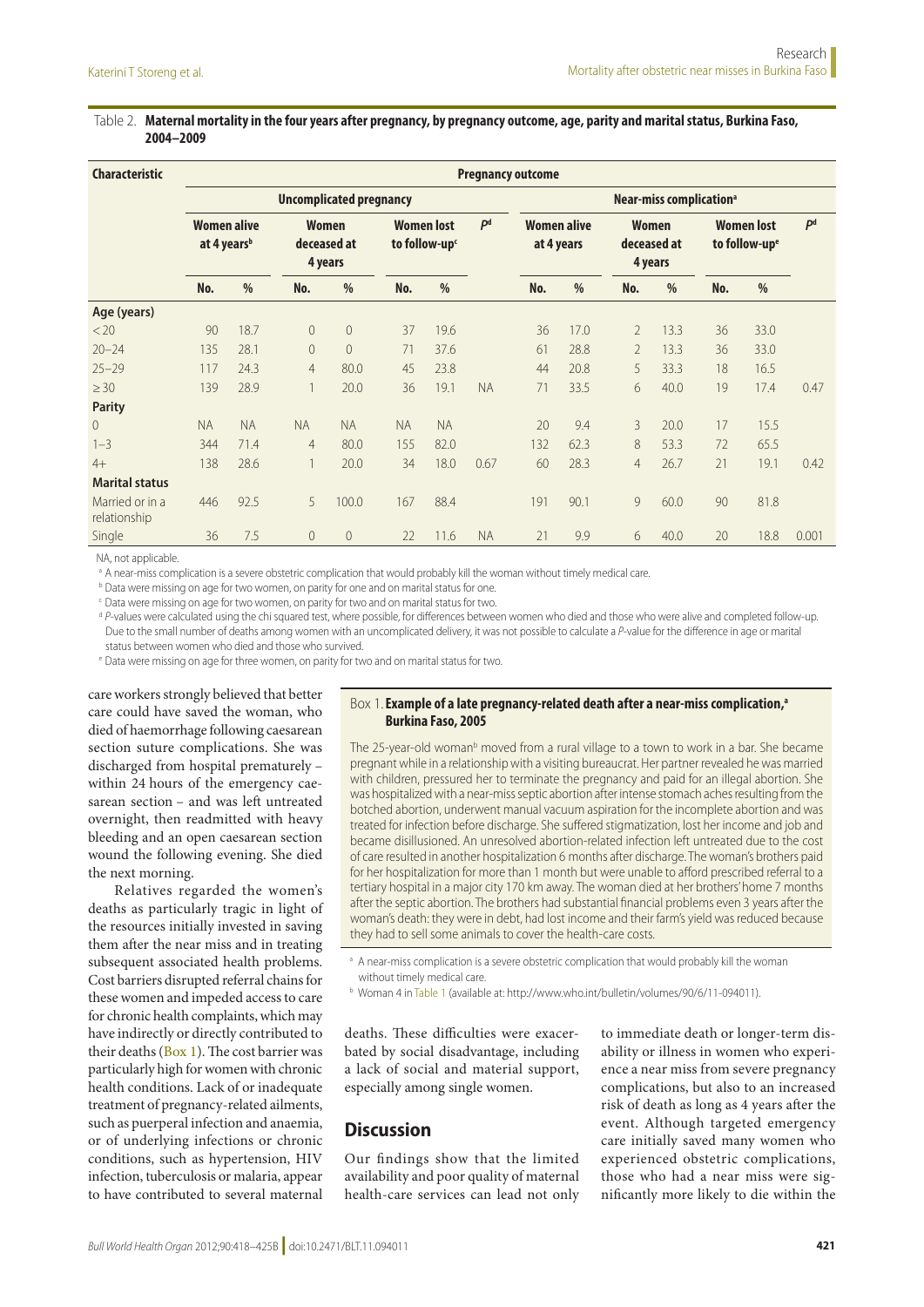#### <span id="page-4-0"></span>Box 2.**Example of a maternal death from a new pregnancy after a near-miss complication,a Burkina Faso, 2006–8**

The 23-year-old Muslim woman<sup>b</sup> divorced after the death of her first child and was betrothed to a subsistence farmer, a relative, as his second wife. She experienced a stillbirth after a near-miss delivery involving eclampsia; the resulting health-care expenditure was "catastrophic" for the hous ehold. She had difficulty participating in household activities due to chronic ill health related to hypertension that started in pregnancy. The support of her partner and his co-wife enabled the woman to be temporarily absent from subsistence agricultural work and domestic chores. She took medication only on alternate weeks due to its cost. She wanted to delay a new pregnancy but was unable to acquire appropriate contraception because it was costly and unavailable at the local health centre. She had a new pregnancy within 1 year of the near-miss complication. The new pregnancy was difficult because of hypertension and she had a hospital delivery. She became ill in the postpartum period and died while asleep 28 days after delivery, most likely from hypertensive disease. The baby died shortly afterwards. Her husband was financially "ruined" by the health-care expenditure, which was exacerbated by new responsibilities for the widow and three children of a brother who had died.

next 4 years than those who had an uncomplicated hospital delivery. Notably, these women had a higher risk of dying from a pregnancy-related cause, whether associated with the initial near miss or with the complications of a subsequent pregnancy. Single women were at a particularly high risk, perhaps because of poor material and social support. In addition, an infant born to a woman who had a near miss and subsequently died was also at an increased risk of death. The risk was higher both after the mother's death and before, as the mother may have been too sick or poor to produce breast milk or to properly care for her infant.<sup>[28](#page-7-24)</sup> By contrast, no women with an uncomplicated delivery died from a pregnancy-related cause, and the babies of those who did die survived. Although we lack survival data on women lost to follow-up, we observed that those who had a near miss were more often lost to follow-up than those who did not. Consequently, unrecorded deaths were more likely among these women than among controls.

The verbal autopsy approach used in this study has well-known limitations, including recall bias, since data are sometimes collected months or years after a death.<sup>[24](#page-7-20),[29](#page-7-25)</sup> The validity and reliability of lay respondents' reports of medical symptoms can also be problematic; their descriptions can be vague and non-medical and can point to a diagnosis that differs from the physician's. Moreover, respondents cannot provide information on signs that are not detectable without laboratory testing or clinical autopsy. Although verbal autopsies cannot unequivocally identify

the immediate cause of death or exclude competing causes, they can indicate the most likely contributing factors. In the absence of death registries, verbal autopsies provide the best means of identifying the likely medical cause of death.

Women clearly remain at risk of a pregnancy-related death for longer than the 42 days used in standard definitions of maternal death[.30](#page-7-26) Consequently, the contribution of pregnancy-related deaths to mortality among women of reproductive age is likely to be underestimated. Indeed, extending the definition to include all deaths within 3 months of delivery increases current estimates of maternal mortality in low-income settings by 10% to 15%.<sup>30-32</sup> Incorporating late maternal deaths within 1 year of the end of pregnancy would further increase the figure.

Current assessment methods may underrepresent indirect causes of maternal death, which could be aggravated by pregnancy[.33](#page-7-28) Our study showed that comorbid conditions, such as HIV/AIDS, and diseases of poverty, such as anaemia, contributed to late pregnancy-related deaths after a near miss. Except for direct obstetric complications, HIV infection was the most important contributor to pregnancy-related deaths in our study. This finding supports recent analyses that highlight the contribution of HIV infection to high maternal mortality rates in Africa.<sup>34</sup>

Our analysis of the structural constraints that limited access to health care and reduced the quality of the care received by women in our study helped us to understand the broader circumstances leading to their deaths. The relatives of women who died highlighted

various possible contributing factors: premature hospital discharge; poor postpartum follow-up; inadequately treated underlying conditions; unmet need for contraception; lack of appropriate antenatal care, and inadequate emergency obstetric care in subsequent pregnancies.[35](#page-7-30) Although firm general conclusions about the health-care system cannot be drawn without supporting data from health-care providers and other stakeholders, studies from Burkina Faso<sup>[11](#page-7-6),[18](#page-7-13)</sup> and other high-mortality countries<sup>36</sup> support our informants' reports that poor service supply and demand act as barriers to maternal health care, both during and after pregnancy.

#### **Policy implications**

Because most maternal and neonatal deaths occur around the time of delivery, $13$  the maternal health strategy throughout the world has long emphasized intrapartum care. This includes skilled birth attendance for all women and emergency obstetric care to prevent maternal death from direct causes such as haemorrhage, obstructed labour, hypertension, infection and anaemia.<sup>37</sup> However, although good intrapartum care can ensure safe delivery, it does not suffice to prevent death in the aftermath of severe complications, sometimes over the long term.

Our study findings on the indirect causes of maternal death, the weaknesses in the health-care system and the social and structural barriers to health care suggest the need for a more comprehensive, life-cycle approach to women's health. The solution may be longer and more differentiated clinical management, including family planning. Moreover, we also found that underlying chronic health problems increase the risk of maternal death. The solution may be integrated health care, with integration across the entire reproductive cycle (i.e. family planning, pregnancy and delivery care, and postpartum care) and across different vertical treatment programmes, and with integration of specialist and generalist care.

It has become evident in recent years that a well-functioning health-care system and the provision of a continuum of care are essential for achieving the United Nations Millenium Development Goals pertaining to health. For instance, international policy-makers postulate a continuum of care for maternal, neonatal and child health that

<sup>&</sup>lt;sup>a</sup> A near-miss complication is a severe obstetric complication that would probably kill the woman without timely medical care.

<sup>b</sup> Woman 8 in [Table](#page-8-0) 1 (available at: <http://www.who.int/bulletin/volumes/90/6/11-094001>).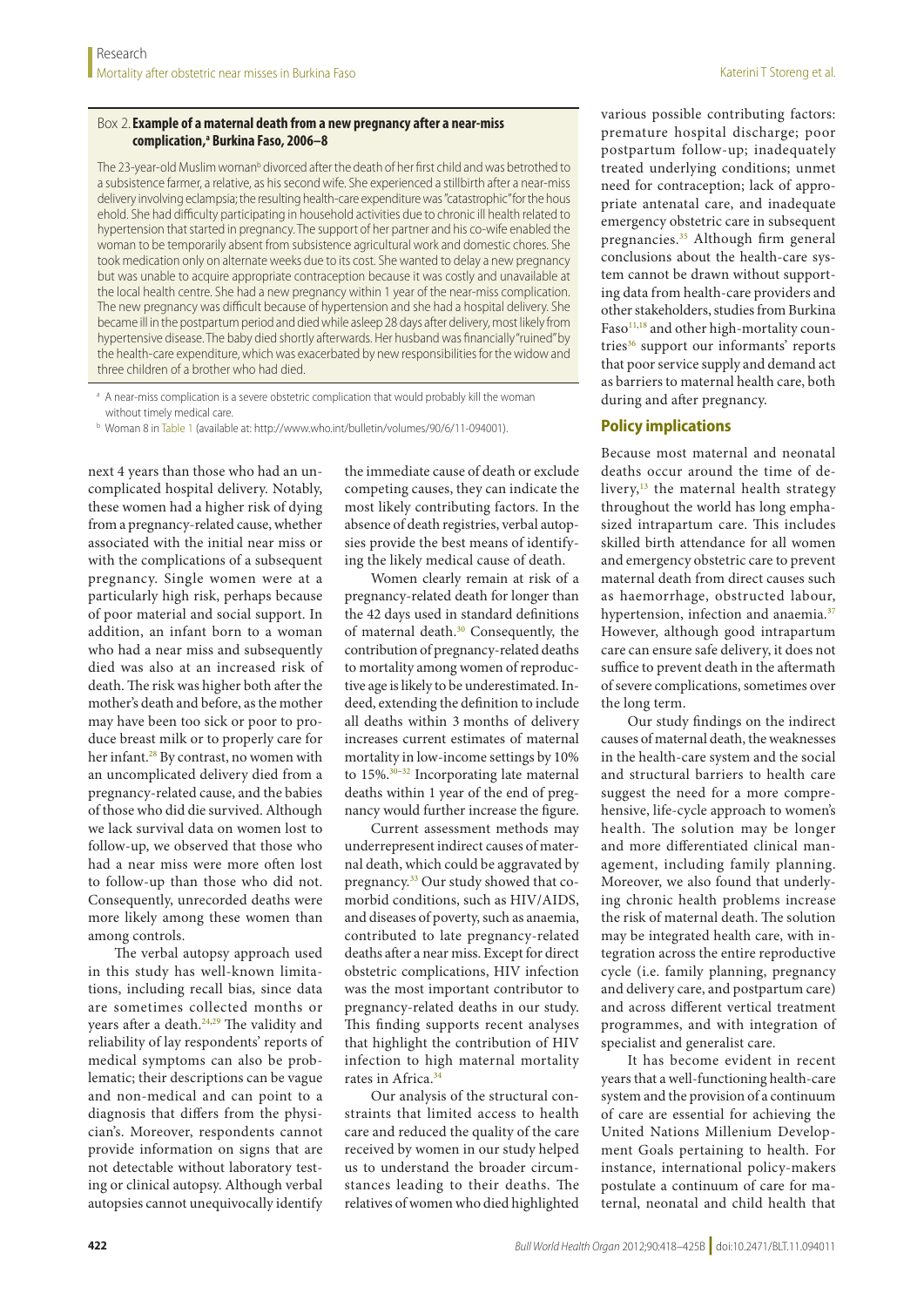involves integrating health care for these different groups across time and place.<sup>[38](#page-7-33)</sup> Such a continuum would include postpartum care as a priority and provide links between reproductive and sexual health-care services and maternal health care. In addition, ways of simultaneously addressing the social and economic determinants of health are receiving increasing attention.[39](#page-7-34)

Despite these policy changes and the greater priority afforded to maternal health both internationally and nationally[,40](#page-7-35) achieving a comprehensive continuum of care remains challenging. For example, few health-care services address the specific needs of women in the year following childbirth.[5](#page-7-4) More often, safe motherhood programmes in low-income countries, including Burkina Faso, are implemented vertically and focus almost exclusively on the birth period. They rarely address the underlying factors that undermine

health, such as economic and social disadvantage, chronic health problems and poor access to individual, continuous and preventive health care.

In conclusion, surviving a nearmiss obstetric complication is no guarantee that a pregnancy-related death has been averted. In Burkina Faso, women who experienced a nearmiss complication had a higher risk of all-cause and pregnancy-related death, even 4 years later, due to a combination of medical, social and health-carerelated factors. Current safe motherhood programmes emphasize emergency intrapartum obstetric care that targets the direct causes of maternal mortality. These programmes are insufficient for tackling excess mortality over the longer term. Survival in this period requires the introduction of a comprehensive continuum of care that addresses the indirect and social causes of death.<sup>■</sup>

#### **Acknowledgements**

The authors thank Mélanie Akoum, Oona Campbell, Patrick Ilboudo, Birgit Kvernflaten, Hanne Lichtwarck, Tom Marshall, Nicolas Meda, Susan Murray, Fatoumata Ouattara, Thomas Ouédraogo, Carine Ronsmans, Steven Russell, Henri Somé, seminar participants at the University of Uppsala and the Christian Michelsen Institute in Bergen and all women, their relatives, health workers and interviewers involved in the study.

**Funding:** Immpact, the Hewlett Foundation and the UK Economic and Social Research Council (Grant number RES-183-25-0011) funded the first stages of the study. The Research Council of Norway's ECONPOP programme (Project number 199730/H30) supported verbal autopsy data collection and analysis.

**Competing interests:** None declared.

**ملخص**

)االحتامل > 0.001(. وكانت ما يزيد عن نصف حاالت الوفاة بعد حالة وشيكة مرتبطة باحلمل، يف حني مل يرتبط باحلمل أي من حاالت الوفاة بعد الوالدة غري املصحوبة بأعراض. وسامهت العوامل غير المباشرة في العديد من حالات الوفاة هذه، وبالأخص عدوى فيروس العوز المناعي البشري. وأفادت تقارير الأقارب بأن التكلفة الباهظة للرعاية الصحية وضعف جودهتا، واالفتقار إىل رعاية املتابعة واحلاجة التي مل يتم تلبيتها لوسائل منع احلمل سامهت يف زيادة معدل الوفيات يف الفئة الوشيكة. **الاستنتاج تعرضت السيدات في بوركينا فاسو اللواتي نجين من** مضاعفات الوالدة الوشيكة إىل خطورة زائدة للوفاة الناجتة عن جميع الأسباب والمرتبطة بالحمل في الأعوام الأربعة التالية. ويمكن زيادة احتالية النجاة على المدى الطويل عن طريق توفير استمرارية الرعاية التي تعالج الأسباب غير المباشرة والاجتماعية للوفاة، وتدعم رعاية التوليد في الحالات الطارئة أثناء الوضع المقدمة من جانب برامج الأمومة المأمونة الحالية.

**معدل الوفيات بعد مضاعفات الوالدة الوشيكة يف بوركينا فاسو: العوامل الطبية واالجتامعية وعوامل الرعاية الصحية الغرض** بحث معدل الوفيات لدى النساء يف بوركينا فاسو يف الأعوام الأربعة التالية لحدوث إحدى مضاعفات الولادة الوشيكة المهددة للحياة وتحديد أسباب الوفاة الطبية والاجتماعية وذات الصلة بالرعاية الصحية.

**الطريقة** تم اختيار ما إمجاليه 1014 سيدة بعد خروجهن من املستشفى ومتابعتهن ملدة 4 سنوات: كانت لدى 337 سيدة مضاعفات وشيكة وكانت حالات حمل 677 سيدة غير مصحوبة بمضاعفات. تم تقييم االختالفات اجلوهرية يف معدل الوفيات بني المجموعات باستخدام اختبار فيشر الدقيق. وتم تحديد الأسباب الطبية للوفاة من السجلات الطبية وبيانات التشريح اللفظية؛ وتم حتديد العوامل االجتامعية والعوامل ذات الصلة بالرعاية الصحية املرتبطة بالوفاة من املقابالت التي أجريت مع أقارب السيدات املتوفيات. **النتائج** خالل 4 سنوات، توفيت 15 )5.3 %( سيدة يف الفئة

الو شيكة و5 سيدات (0.9 ٪) بعد حمل غير مصحوب بمضاًعفات

## 摘要

布基纳法索频临死亡分娩并发症导致的死亡率:医疗、社会和保健因素

目的 调查布基纳法索患有威胁生命的频临死亡并发症的 女性在随后4 年中的死亡率并确定医疗、社会和保健相关 的死亡原因。

方法 总计招募了1014 名出院后的产妇,并跟踪达4 年:337 名产妇患有频临死亡的并发症,677 名女性无妊娠期并发 症。使用Fisher精确检验评估两组间死亡率的明显不同。 根据医疗记录和文字尸检数据确定死亡的医疗原因;通过 对已故产妇亲属的访谈确定死亡相关的社会和医疗因素。 结果 在4 年中,濒临死亡组中有15(5.3%)名产妇死亡,无妊娠 期并发症的有5(0.9%)名产妇死亡(*P* < 0.001)。濒临死亡后

的死亡有半数以上是因为与怀孕相关的间接因素造成了很 多这种死亡,尤其是艾滋病毒感染,而无妊娠期并发症生产后 的死亡都不存在这样的因素。亲属的说明显示高成本和低 质量医疗保健、缺少后续照顾以及避孕需求没有得到满足 导致了濒临死亡组的过高死亡率。

结论 在布基纳法索,最初从频临死亡的产科并发症中幸存的 产妇,在随后4 年中会面临更高因各种原因以及与怀孕相关 的原因而死亡的风险。通过提供连续照顾来消除间接和社 会的死亡原因,以及通过当前的安全妈妈计划为紧急分娩产 科护理提供补充,可提高在更长的时间里生存的可能性。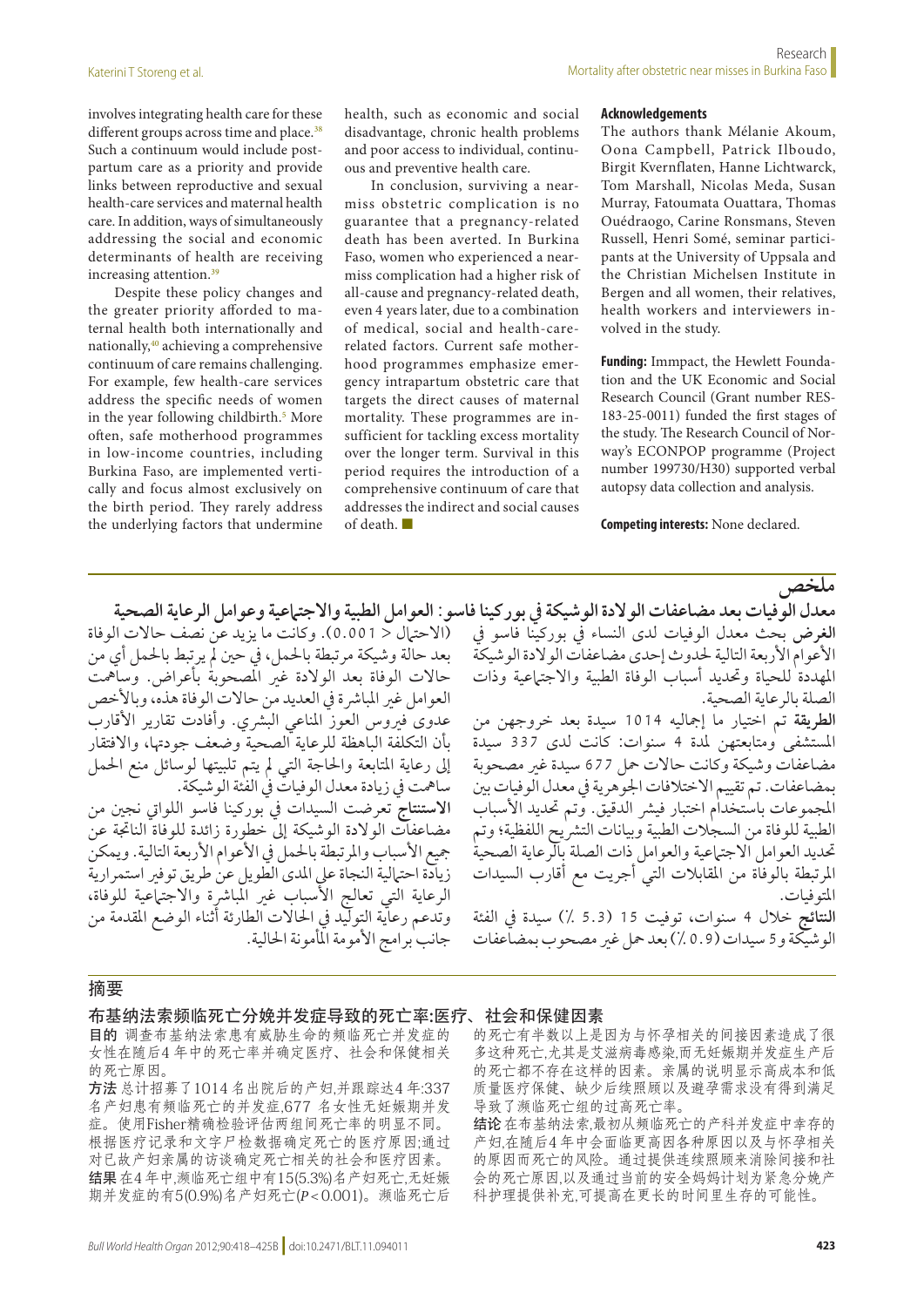## **Résumé**

#### **Mortalité suite aux complications obstétricales évitées de justesse au Burkina Faso: facteurs médicaux, sociaux et sanitaires**

**Objectif** Explorer la mortalité chez les femmes du Burkina Faso durant les 4 années suivant une complication obstétricale fatale évitée de justesse ("near-miss") et identifier les causes médicales, sociales et sanitaires du décès.

**Méthodes** Au total, 1 014 femmes ont été recrutées après la sortie de l'hôpital et suivies durant 4 ans: 337 ont vécu des "near-miss" et 677 ont eu des grossesses sans complications. Des différences significatives de mortalité entre les groupes ont été identifiées en utilisant le test exact de Fisher. Les causes médicales du décès ont été identifiées à partir des dossiers médicaux et des données verbales d'autopsie; les facteurs sociaux et de soins de santé liés au décès ont été constatés à partir d'entretiens avec les proches des femmes décédées.

**Résultats** Durant les 4 années, 15 (5,3%) femmes sont mortes dans le groupe "near-miss" et 5 (0,9%) sont décédées après des grossesses sans complication *(P* <0,001). Plus de la moitié des décès après un "near-miss", mais aucun après un accouchement sans complications, étaient liés à une grossesse. Des facteurs indirects ont contribué à bon nombre de ces décès, en particulier les infections par le HIV. Les comptes rendus des proches font supposer que le coût élevé et la mauvaise qualité des soins de santé, un manque de suivi des soins et un besoin non satisfait de contraception ont contribué à la mortalité augmentée dans le groupe "near-miss".

**Conclusion** Les femmes au Burkina Faso qui ont initialement survécu à une complication obstétricale évitée de justesse présentaient un risque accru de décès pour toute cause ou lié à la grossesse les 4 années suivantes. La probabilité de survie sur le long terme pourrait être augmentée en offrant un continuum de soins qui s'attaque aux causes indirectes et sociales des décès et complémente les soins obstétricaux d'urgence fournis par les programmes actuels de maternité sans risque.

#### **Резюме**

## **Смертность после родовых осложнений, связанных с угрозой жизни, в Буркина-Фасо: медицинские, социальные и медико-санитарные факторы**

**Цель** Изучить смертность среди женщин в Буркина-Фасо в течение 4 лет после родовых осложнений, связанных с угрозой жизни, а также медицинские, социальные и медико-санитарные факторы смертности.

**Методы** В общей сложности исследование охватывает 1 014 женщин, которые наблюдались в течение 4 лет с момента выписки из больницы: У 337 роды сопровождались осложнениями, связанными с угрозой жизни, а у 677 беременность прошла без осложнений. Значимость разницы в уровне смертности между группами оценивалась с помощью точного критерия Фишера. Медицинские причины смерти выявлялись на основе медицинских документов и устных сведений о вскрытии; социальные и медикосанитарные факторы, связанные со смертью, определялись с помощью интервью с родственниками умерших женщин.

**Результаты** В течение 4 лет умерли 15 (5,3%) женщин из группы, в которой роды сопровождались осложнениями, связанными с угрозой жизни, и умерли 5 (0,9%) женщин, у которых роды прошли без осложнений (*P* < 0,001). С беременностью были связаны более половины смертей после родов, сопровождавшихся

осложнениями, связанными с угрозой жизни, и ни одной после не осложненных родов. Многим из этих смертей способствовали косвенные факторы, особенно вирус иммунодефицита человека. Информация, полученная от родственников, свидетельствует, что высокой смертности в группе женщин, у которых роды сопровождались осложнениями, связанными с угрозой жизни, способствовала дороговизна и низкое качество медицинского обслуживания, отсутствие амбулаторного наблюдения и неудовлетворенная потребность в контрацептивах.

**Вывод** Женщины в Буркина-Фасо, которые выжили после родовых осложнений, связанных с угрозой жизни, в последующие 4 года сталкиваются с повышенным риском смерти как от общих причин, так и от причин, связанных с беременностью. Шансы на выживание в долгосрочной перспективе могут быть увеличены за счет предоставления постоянной помощи, направленной борьбу с косвенными и социальными причинами смерти. Такая помощь должна дополнять экстренную родовую помощь, предусмотренную действующими программами безопасного материнства.

#### **Resumen**

## **La mortalidad después de complicaciones obstétricas graves en Burkina Faso: factores médicos, sociales y sanitarios**

**Objetivo** Investigar la mortalidad entre mujeres en Burkina Faso en los cuatro años posteriores a una complicación obstétrica potencialmente mortal e identificar las causas médicas, sociales y sanitarias relacionadas con el fallecimiento.

**Métodos** Se realizó un seguimiento durante un máximo de cuatro años a un total de 1014 mujeres inscritas después de haber recibido el alta médica: De ellas, 337 habían sufrido complicaciones obstétricas graves y 677 habían disfrutado de embarazos sin complicaciones. Se empleó el test exacto de Fisher para evaluar las diferencias significativas en la mortalidad entre ambos grupos. Las causas médicas de la mortalidad se identificaron a través de los historiales médicos y los datos de autopsias verbales. Las entrevistas con los familiares de las mujeres fallecidas permitieron identificar los factores sociales y sanitarios vinculados con el fallecimiento. **Resultados** Durante esos cuatro años, fallecieron 15 (5,3%) mujeres del grupo con embarazos con complicaciones y cinco (0,9%) del grupo con embarazos sin complicaciones (*P* <0,001). Más de la mitad de los

fallecimientos después de una complicación obstétrica grave estuvieron relacionados con el embarazo, pero ninguno después un parto sin complicaciones. Factores indirectos, en particular una infección con el virus de la inmunodeficiencia humana, contribuyeron a muchos de esos fallecimientos. Las explicaciones de los familiares sugirieron que los altos costes y la baja calidad de la asistencia sanitaria, la falta de un seguimiento y las necesidades desatendidas en materia de anticoncepción contribuyeron a esa elevada mortalidad en el grupo con complicaciones obstétricas graves.

**Conclusión** Las mujeres en Burkina Faso que inicialmente sobrevivieron a una complicación obstétrica grave presentaron un riesgo mayor de fallecer en los cuatro años siguientes. La probabilidad de supervivencia a largo plazo podría aumentar si se ofreciera una asistencia continuada que abordara las causas indirectas y sociales de la mortalidad y que complementara la atención obstétrica de emergencia durante el parto que proporcionan los programas actuales de maternidad sin riesgo.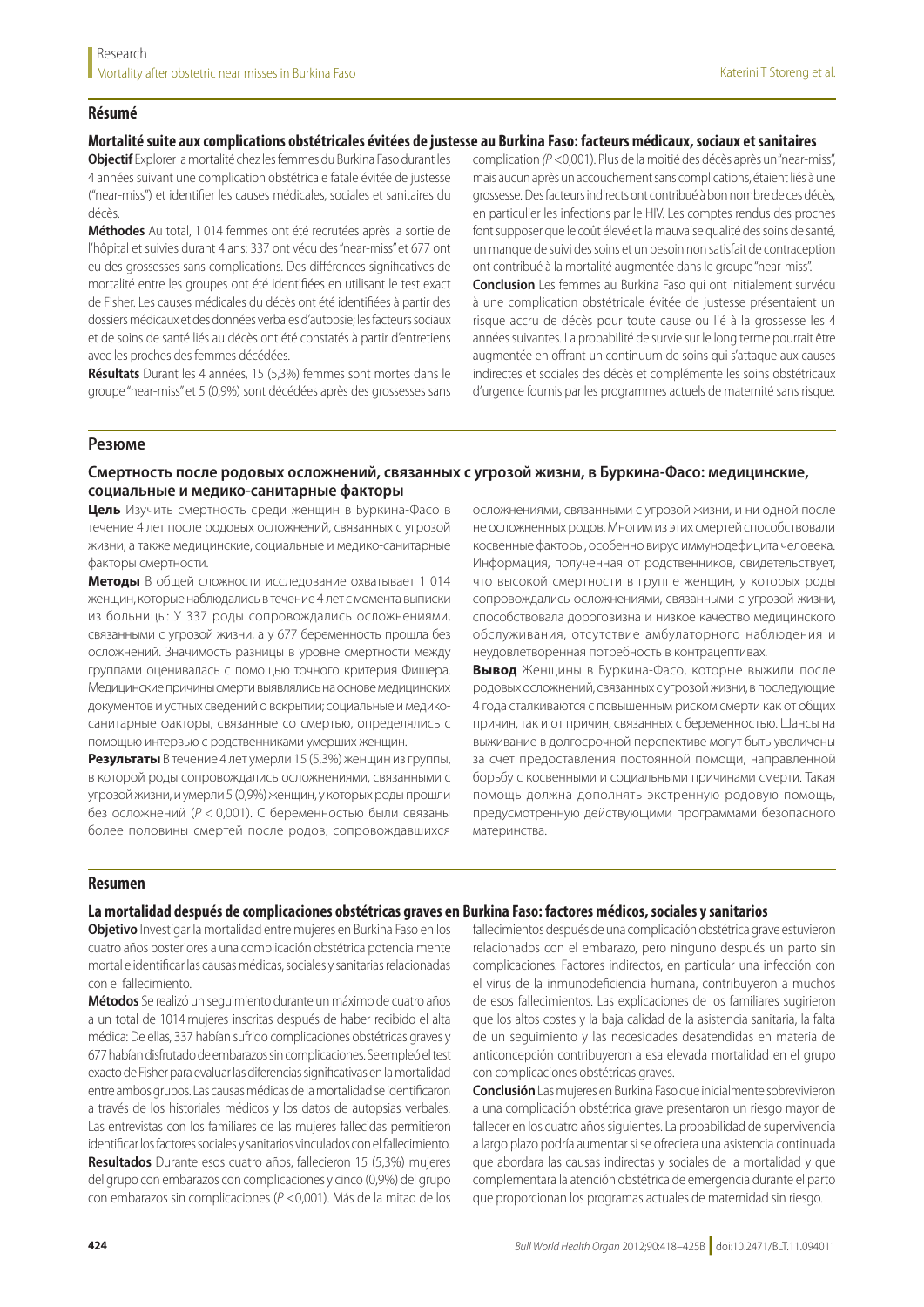## **References**

- <span id="page-7-0"></span>1. Paxton A, Wardlaw T. Are we making progress in maternal mortality? *N Engl J Med* 2011;364:1990–3. doi[:10.1056/NEJMp1012860](http://dx.doi.org/10.1056/NEJMp1012860) PMID:[21612467](http://www.ncbi.nlm.nih.gov/pubmed/21612467)
- <span id="page-7-1"></span>2. Ronsmans C, Filippi V. Reviewing severe maternal morbidity: learning from women who survive life-threatening complications. In: Lewis G, editor. *Beyond the numbers: reviewing maternal deaths and complications to make pregnancy safer.* Geneva: World Health Organization; 2003.
- <span id="page-7-2"></span>3. Kessels-Habraken M, Van der Schaaf T, De Jonge J, Rutte C. Defining near misses: towards a sharpened definition based on empirical data about error handling processes. *Soc Sci Med* 2010;70:1301–8. doi[:10.1016/j.](http://dx.doi.org/10.1016/j.socscimed.2010.01.006) [socscimed.2010.01.006](http://dx.doi.org/10.1016/j.socscimed.2010.01.006) PMID[:20153573](http://www.ncbi.nlm.nih.gov/pubmed/20153573)
- <span id="page-7-3"></span>4. Pacagnella RC, Cecatti JG, Camargo RP, Silveira C, Zanardi DT, Souza JP et al. Rationale for a long-term evaluation of the consequences of potentially life-threatening maternal conditions and maternal "near-miss" incidents using a multidimensional approach. *J Obstet Gynaecol Can* 2010;32:730–8. PMID:[21050503](http://www.ncbi.nlm.nih.gov/pubmed/21050503)
- <span id="page-7-4"></span>5. Chersich MF, Kley N, Luchters SM, Njeru C, Yard E, Othigo MJ et al. Maternal morbidity in the first year after childbirth in Mombasa Kenya; a needs assessment. *BMC Pregnancy Childbirth* 2009;9:51. doi[:10.1186/1471-2393-9-](http://dx.doi.org/10.1186/1471-2393-9-51) [51](http://dx.doi.org/10.1186/1471-2393-9-51) PMID:[19891784](http://www.ncbi.nlm.nih.gov/pubmed/19891784)
- 6. Murphy DJ, Charlett P. Cohort study of near-miss maternal mortality and subsequent reproductive outcome. *Eur J Obstet Gynecol Reprod Biol* 2002;102:173–8. doi:[10.1016/S0301-2115\(01\)00320-7](http://dx.doi.org/10.1016/S0301-2115(01)00320-7) PMID:[11950486](http://www.ncbi.nlm.nih.gov/pubmed/11950486)
- Wilson RE, Salihu HM. The paradox of obstetric "near misses": converting maternal mortality into morbidity. *Int J Fertil Womens Med* 2007;52:121–7. PMID:[18320871](http://www.ncbi.nlm.nih.gov/pubmed/18320871)
- <span id="page-7-19"></span>8. Filippi V, Ganaba R, Baggaley RF, Marshall T, Storeng KT, Sombié I et al. Health of women after severe obstetric complications in Burkina Faso: a longitudinal study. *Lancet* 2007;370:1329–37. doi:[10.1016/S0140-](http://dx.doi.org/10.1016/S0140-6736(07)61574-8) [6736\(07\)61574-8](http://dx.doi.org/10.1016/S0140-6736(07)61574-8) PMID[:17933647](http://www.ncbi.nlm.nih.gov/pubmed/17933647)
- 9. Filippi V, Goufodji S, Sismanidis C, Kanhonou L, Fottrell E, Ronsmans C et al. Effects of severe obstetric complications on women's health and infant mortality in Benin. *Trop Med Int Health* 2010;15:733–42. doi:[10.1111/j.1365-](http://dx.doi.org/10.1111/j.1365-3156.2010.02534.x) [3156.2010.02534.x](http://dx.doi.org/10.1111/j.1365-3156.2010.02534.x) PMID[:20406426](http://www.ncbi.nlm.nih.gov/pubmed/20406426)
- <span id="page-7-5"></span>10. Ganaba R, Marshall T, Sombié I, Baggaley RF, Ouédraogo TW, Filippi V. Women's sexual health and contraceptive needs after a severe obstetric complication ("near-miss"): a cohort study in Burkina Faso. *Reprod Health* 2010;7:22. doi[:10.1186/1742-4755-7-22](http://dx.doi.org/10.1186/1742-4755-7-22) PMID[:20799964](http://www.ncbi.nlm.nih.gov/pubmed/20799964)
- <span id="page-7-6"></span>11. Storeng KT, Baggaley RF, Ganaba R, Ouattara F, Akoum MS, Filippi V. Paying the price: the cost and consequences of emergency obstetric care in Burkina Faso. *Soc Sci Med* 2008;66:545–57. doi[:10.1016/j.](http://dx.doi.org/10.1016/j.socscimed.2007.10.001) [socscimed.2007.10.001](http://dx.doi.org/10.1016/j.socscimed.2007.10.001) PMID[:18061325](http://www.ncbi.nlm.nih.gov/pubmed/18061325)
- <span id="page-7-7"></span>12. Storeng KT, Murray SF, Akoum MS, Ouattara F, Filippi V. Beyond body counts: a qualitative study of lives and loss in Burkina Faso after 'near-miss' obstetric complications. *Soc Sci Med* 2010;71:1749–56. doi:[10.1016/j.](http://dx.doi.org/10.1016/j.socscimed.2010.03.056) [socscimed.2010.03.056](http://dx.doi.org/10.1016/j.socscimed.2010.03.056) PMID[:20541307](http://www.ncbi.nlm.nih.gov/pubmed/20541307)
- <span id="page-7-8"></span>13. Hurt LS, Alam N, Dieltiens G, Aktar N, Ronsmans C. Duration and magnitude of mortality after pregnancy in rural Bangladesh. *Int J Epidemiol* 2008;37:397–404. doi[:10.1093/ije/dym274](http://dx.doi.org/10.1093/ije/dym274) PMID:[18276635](http://www.ncbi.nlm.nih.gov/pubmed/18276635)
- <span id="page-7-9"></span>14. *Human Development Report 2009. Overcoming barriers: human mobility and development.* New York: United Nations Development Program; 2009.
- <span id="page-7-10"></span>15. Institut National de la Statistique et de la Démographie. *Recensement général de la population et de l'habitation de 2006 (RGPH-2006). Thème 6: natalité - fécondité.* Ouagadougou: Ministère de l'Économie et des Finances du Burkina Faso; 2009.
- <span id="page-7-11"></span>16. Institut National de la Statistique et de la Démographie. *Recensement général de la population et de l'habitation de 2006 (RGPH-2006). Thème 7: la mortalité.* Ouagadougou: Ministère de l'Économie et des Finances du Burkina Faso; 2009.
- <span id="page-7-12"></span>17. T*rends in maternal mortality 1990 to 2008: estimates developed by WHO, UNICEF, UNFPA and World Bank*. Geneva: World Health Organization; 2010.
- <span id="page-7-13"></span>18. Hounton SH, Meda N, Hussein J, Sombie I, Conombo G, Graham WJ. Describing safe motherhood programs for priority setting: the case of Burkina Faso. *Int J Gynaecol Obstet* 2005;91:97–104. doi[:10.1016/j.](http://dx.doi.org/10.1016/j.ijgo.2005.06.027) [ijgo.2005.06.027](http://dx.doi.org/10.1016/j.ijgo.2005.06.027) PMID:[16115635](http://www.ncbi.nlm.nih.gov/pubmed/16115635)
- <span id="page-7-14"></span>19. Ministère de la santé du Burkina Faso. *Annuaire statistique 2009.*  Ouagadougou: Ministère de la Santé du Burkina Faso; 2010.
- <span id="page-7-15"></span>20. Ministère de la Santé du Burkina Faso. *Stratégie national de subvention des accouchements et des soins obstétricaux er néonataux d'urgence au Burkina Faso.* Ouagadougou: Ministère de la Santé du Burkina Faso; 2006.
- <span id="page-7-16"></span>21. De Allegri M, Ridde V, Louis VR, Sarker M, Tiendrebéogo J, Yé M et al. Determinants of utilisation of maternal care services after the reduction of user fees: a case study from rural Burkina Faso. *Health Policy* 2011;99:210–8. doi:[10.1016/j.healthpol.2010.10.010](http://dx.doi.org/10.1016/j.healthpol.2010.10.010) PMID:[21056505](http://www.ncbi.nlm.nih.gov/pubmed/21056505)
- <span id="page-7-17"></span>22. Ridde V, Richard F, Bicaba A, Queuille L, Conombo G. The national subsidy for deliveries and emergency obstetric care in Burkina Faso. *Health Policy Plan* 2011;26(Suppl 2):ii30–40. doi:[10.1093/heapol/czr060](http://dx.doi.org/10.1093/heapol/czr060) PMID:[22027917](http://www.ncbi.nlm.nih.gov/pubmed/22027917)
- <span id="page-7-18"></span>23. Stewart MK, Festin M. Validation study of women's reporting and recall of major obstetric complications treated at the Philippine General Hospital. *Int J Gynaecol Obstet* 1995;48(Suppl):S53–66. doi[:10.1016/0020-](http://dx.doi.org/10.1016/0020-7292(95)02320-C) [7292\(95\)02320-C](http://dx.doi.org/10.1016/0020-7292(95)02320-C) PMID:[7672175](http://www.ncbi.nlm.nih.gov/pubmed/7672175)
- <span id="page-7-20"></span>24. *Beyond the numbers: reviewing maternal deaths and complications to make pregnancy safer*. Geneva: World Health Organization; 2004.
- <span id="page-7-21"></span>25. D'Ambruoso L, Byass P, Qomariyah SN, Ouédraogo M. A lost cause? Extending verbal autopsy to investigate biomedical and socio-cultural causes of maternal death in Burkina Faso and Indonesia. *Soc Sci Med* 2010;71:1728–38. doi[:10.1016/j.socscimed.2010.05.023](http://dx.doi.org/10.1016/j.socscimed.2010.05.023) PMID[:20646807](http://www.ncbi.nlm.nih.gov/pubmed/20646807)
- <span id="page-7-22"></span>26. Kalter HD, Salgado R, Babille M, Koffi AK, Black RE. Social autopsy for maternal and child deaths: a comprehensive literature review to examine the concept and the development of the method. *Popul Health Metr* 2011;9:45 PMID[:21819605](http://www.ncbi.nlm.nih.gov/pubmed/21819605)
- <span id="page-7-23"></span>27. Bernard HR. *Research methods in anthropology: qualitative and quantitative approaches*, 5th edition. Walnut Creek: Alta Mira Press; 2011.
- <span id="page-7-24"></span>28. Ronsmans C, Chowdhury ME, Dasgupta SK, Ahmed A, Koblinsky M. Effect of parent's death on child survival in rural Bangladesh: a cohort study. *Lancet* 2010;375:2024–31. doi[:10.1016/S0140-6736\(10\)60704-0](http://dx.doi.org/10.1016/S0140-6736(10)60704-0) PMID:[20569842](http://www.ncbi.nlm.nih.gov/pubmed/20569842)
- <span id="page-7-25"></span>29. Soleman N, Chandramohan D, Shibuya K. Verbal autopsy: current practices and challenges. *Bull World Health Organ* 2006;84:239–45. doi:[10.2471/](http://dx.doi.org/10.2471/BLT.05.027003) [BLT.05.027003](http://dx.doi.org/10.2471/BLT.05.027003) PMID[:16583084](http://www.ncbi.nlm.nih.gov/pubmed/16583084)
- <span id="page-7-26"></span>30. Høj L, da Silva D, Hedegaard K, Sandström A, Aaby P. Maternal mortality: only 42 days? *BJOG* 2003;110:995–1000. PMID:[14592584](http://www.ncbi.nlm.nih.gov/pubmed/14592584)
- 31. Hurt LS, Ronsmans C, Campbell OM, Saha S, Kenward M, Quigley M. Longterm effects of reproductive history on all-cause mortality among adults in rural Bangladesh. *Stud Fam Plann* 2004;35:189–96. doi[:10.1111/j.1728-](http://dx.doi.org/10.1111/j.1728-4465.2004.00022.x) [4465.2004.00022.x](http://dx.doi.org/10.1111/j.1728-4465.2004.00022.x) PMID[:15511062](http://www.ncbi.nlm.nih.gov/pubmed/15511062)
- <span id="page-7-27"></span>32. Pradhan EK, West KP Jr, Katz J, Christian P, Khatry SK, Leclerq SC et al. Risk of death following pregnancy in rural Nepal. *Bull World Health Organ* 2002;80:887–91. PMID[:12481211](http://www.ncbi.nlm.nih.gov/pubmed/12481211)
- <span id="page-7-28"></span>33. Menéndez C, Romagosa C, Ismail MR, Carrilho C, Saute F, Osman N et al. An autopsy study of maternal mortality in Mozambique: the contribution of infectious diseases. *PLoS Med* 2008;5:e44. doi:[10.1371/journal.](http://dx.doi.org/10.1371/journal.pmed.0050044) [pmed.0050044](http://dx.doi.org/10.1371/journal.pmed.0050044) PMID[:18288887](http://www.ncbi.nlm.nih.gov/pubmed/18288887)
- <span id="page-7-29"></span>34. Hogan MC, Foreman KJ, Naghavi M, Ahn SY, Wang M, Makela SM et al. Maternal mortality for 181 countries, 1980-2008: a systematic analysis of progress towards Millennium Development Goal 5. *Lancet* 2010;375:1609– 23. doi:[10.1016/S0140-6736\(10\)60518-1](http://dx.doi.org/10.1016/S0140-6736(10)60518-1) PMID:[20382417](http://www.ncbi.nlm.nih.gov/pubmed/20382417)
- <span id="page-7-30"></span>35. Storeng KT, Drabo S, Filippi V. Too poor to live: a case study of vulnerability and maternal mortality in Burkina Faso. *Glob Health Promot* 2012. Forthcoming doi[:10.1146/annurev-publhealth-031210-101220](http://dx.doi.org/10.1146/annurev-publhealth-031210-101220) PMID:[21219162](http://www.ncbi.nlm.nih.gov/pubmed/21219162)
- <span id="page-7-31"></span>36. Koblinsky M, Matthews Z, Hussein J, Mavalankar D, Mridha MK, Anwar I et al. Going to scale with professional skilled care. *Lancet* 2006;368:1377–86. doi:[10.1016/S0140-6736\(06\)69382-3](http://dx.doi.org/10.1016/S0140-6736(06)69382-3) PMID[:17046470](http://www.ncbi.nlm.nih.gov/pubmed/17046470)
- <span id="page-7-32"></span>37. Campbell OM, Graham WJ. Strategies for reducing maternal mortality: getting on with what works. *Lancet* 2006;368:1284–99. doi:[10.1016/S0140-](http://dx.doi.org/10.1016/S0140-6736(06)69381-1) [6736\(06\)69381-1](http://dx.doi.org/10.1016/S0140-6736(06)69381-1) PMID[:17027735](http://www.ncbi.nlm.nih.gov/pubmed/17027735)
- <span id="page-7-33"></span>38. Kerber KJ, de Graft-Johnson JE, Bhutta ZA, Okong P, Starrs A, Lawn JE. Continuum of care for maternal, newborn, and child health: from slogan to service delivery. *Lancet* 2007;370:1358–69. doi[:10.1016/S0140-](http://dx.doi.org/10.1016/S0140-6736(07)61578-5) [6736\(07\)61578-5](http://dx.doi.org/10.1016/S0140-6736(07)61578-5) PMID[:17933651](http://www.ncbi.nlm.nih.gov/pubmed/17933651)
- <span id="page-7-34"></span>39. Friel S, Marmot MG. Action on the social determinants of health and health inequities goes global. *Annu Rev Public Health* 2011;32:225–36. doi:[10.1146/](http://dx.doi.org/10.1146/annurev-publhealth-031210-101220) [annurev-publhealth-031210-101220](http://dx.doi.org/10.1146/annurev-publhealth-031210-101220) PMID[:21219162](http://www.ncbi.nlm.nih.gov/pubmed/21219162)
- <span id="page-7-35"></span>40. *Analysing commitment to advance the global strategy for women's and children's.* Geneva: Partnership for Maternal, Newborn & Child Health (PMNCH); 2011. Available from: http://www.who.int/pmnch/topics/ part\_publications/2011\_pmnch\_report/en/index.html [accessed 3] February 2012].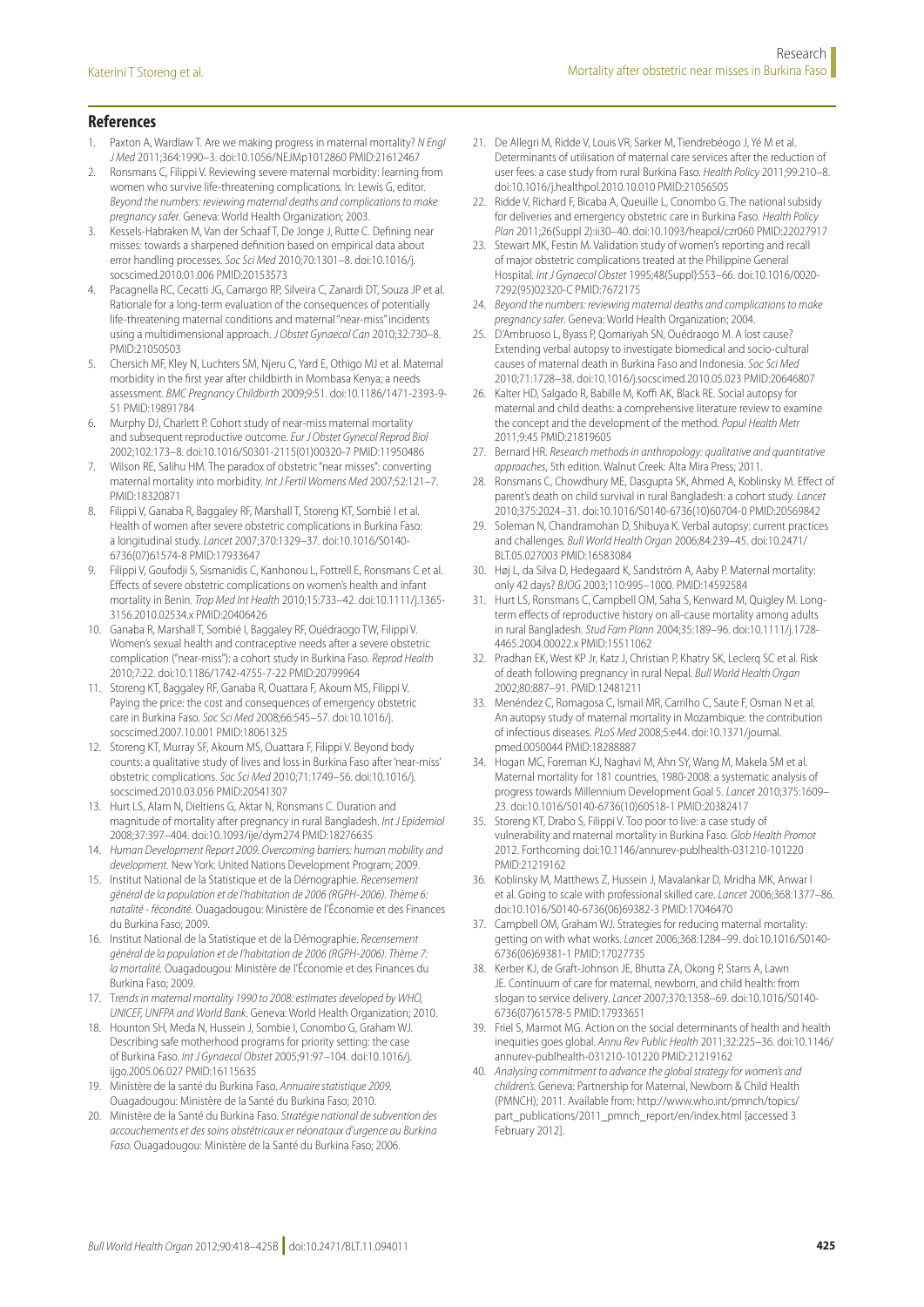<span id="page-8-0"></span>

| <b>PARA PARA</b> |
|------------------|
|                  |
|                  |
|                  |
|                  |
|                  |
|                  |
| ;<br>;           |
|                  |
|                  |
|                  |
|                  |
|                  |
|                  |
|                  |
|                  |
|                  |
|                  |
|                  |
|                  |
|                  |
| ī<br>l<br>ł      |
|                  |

| Case                     | Date of end of<br>pregnancy | Woman's age and no. of<br>pregnancies at study<br>recruitment | at recruitment<br><b>Marital status</b> | egnancy outcome,<br>known medical<br>condition<br>ᅕ                               | reported as lost to<br><b>Time woman</b><br>follow-up | Time of woman's death<br>after the end of<br>pregnancy       | Medical cause of<br>death <sup>a</sup>                                                                                           | <b>Status of index</b><br>child at last<br>interview               | pregnancies since<br>index pregnancy<br>No.of |
|--------------------------|-----------------------------|---------------------------------------------------------------|-----------------------------------------|-----------------------------------------------------------------------------------|-------------------------------------------------------|--------------------------------------------------------------|----------------------------------------------------------------------------------------------------------------------------------|--------------------------------------------------------------------|-----------------------------------------------|
|                          | 26 January<br>2005          | 23 years, first pregnancy                                     | Single                                  | birth, hypertension<br>complication, <sup>b</sup> live<br>Near-miss               | Year 4 interview                                      | 2 years and 5 months                                         | unrelated to pregnancy<br>Hypertension, possible<br>hypertensive stroke                                                          | Alive                                                              | $\circ$                                       |
| $\sim$                   | 27 January<br>2005          | 25 years, first pregnancy                                     | Married                                 | complication, live birth,<br>Near-miss<br>infections                              | Year 3 interview                                      | Unknown, 1-3 years                                           | Unknown                                                                                                                          | Unknown                                                            | Unknown                                       |
| $\sim$                   | 13 March 2005               | 26 years, third pregnancy                                     | Single                                  | complication, early<br>pregnancy loss,<br>haemorrhage,<br>Near-miss<br>infections | Year 3 interview                                      | 2 years and 5 months                                         | Possible traffic accident                                                                                                        | $\lessgtr$                                                         | $\circ$                                       |
| 4                        | February 2005<br>Around 9   | 25 years, third pregnancy                                     | Single                                  | pregnancy loss, sepsis,<br>complication, early<br>Near-miss<br>$\frac{+}{+}$      | Month 12 interview                                    | 7 months                                                     | (late pregnancy-related<br>complicated by organ<br>Septic abortion with<br>failure, HIV infection<br>general infection<br>death) | $\lessgtr$                                                         | $\circ$                                       |
| $\sqrt{ }$               | 17 March 2005               | 30 years, fourth pregnancy                                    | Married                                 | complication, live birth,<br>Near-miss<br>dystocia                                | Year 3 interview                                      | 1 year and 2 months                                          | Unknown                                                                                                                          | Alive                                                              | $\circ$                                       |
| $\circ$                  | 26 March 2005               | 34 years, eighth pregnancy                                    | Single                                  | complication, live birth,<br>infections, HIV+<br>Near-miss                        | Month 3 interview                                     | 35 days                                                      | pregnancy-related<br>Tuberculosis, HIV<br>infection (late<br>death)                                                              | growth retardation<br>Dead at 28 days,<br>intrauterine<br>possible | $\circ$                                       |
| $\overline{\phantom{0}}$ | 30 December<br>2004         | 30 years, first pregnancy                                     | Single                                  | complication, perinatal<br>death, infections<br>Near-miss                         | Year 3 interview                                      | 2 years and 12 months                                        | Sepsis, organ failure,<br><b>HIV/AIDS</b>                                                                                        | $\lessgtr$                                                         | $\circ$                                       |
| $\infty$                 | 26 January<br>2005          | 23 years, second pregnancy                                    | Cohabiting<br>(hueb/lod)                | complication, perinatal<br>death, hypertension<br>Near-miss                       | Year 3 interview                                      | (the date provided was<br>Between 1 and 3 years<br>unlikely) | Essential hypertension,<br>pregnancy (possibly<br>syndrome, maternal<br>pregnancy-related)<br>possible HELLP<br>death in new     | $\lessgtr$                                                         |                                               |
| $\circ$                  | 2 March 2005                | 40 years, sixth pregnancy                                     | (polygamy)<br>Married                   | Uncomplicated birth                                                               | Year 4 interview                                      | Around 4 years                                               | Tuberculosis, HIV/AIDS,<br>organ failure                                                                                         | Alive at year 3<br>interview                                       | $\circ$                                       |
| $\supseteq$              | 25 February<br>2005         | 32 years, sixth pregnancy                                     | (polygamy)<br>Married                   | complication, early<br>pregnancy loss,<br>haemorrhage<br>Near-miss                | Year 3 interview                                      | 1 year and 6 months                                          | failure, maternal death<br>Septic abortion, organ<br>in new pregnancy                                                            | $\lessgtr$                                                         |                                               |

(*continues* …)

 $(\emph{continues} \dots)$